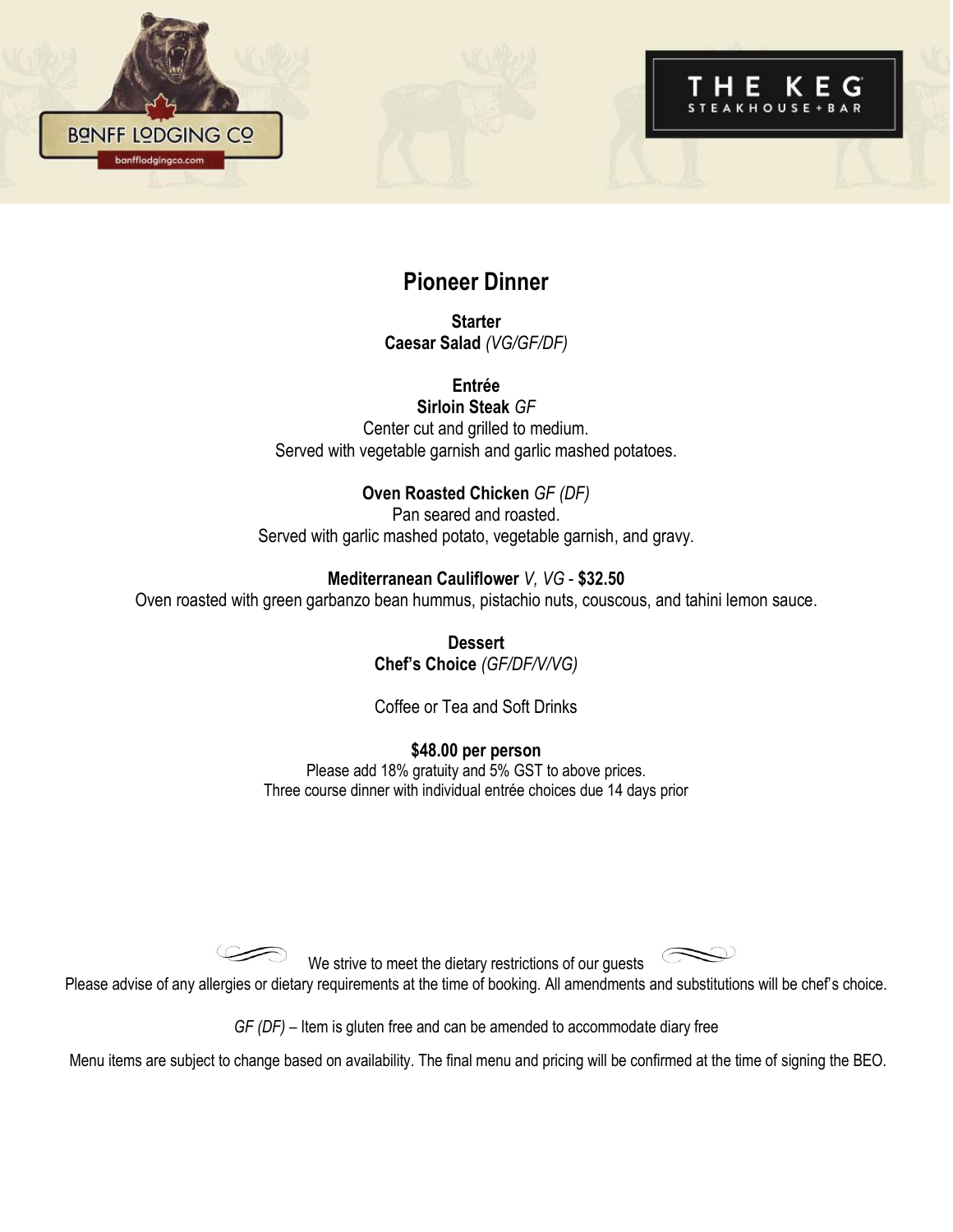

# **Canadian Dinner**

**Starter Caesar Salad** *(VG/GF/DF)*

**Entrée Alberta Prime Rib 10 oz.** *GF (DF)* Aged for extra flavor and tenderness, then rubbed in our unique blend of spices and slow roasted to medium. Served with vegetable garnish and roasted garlic mashed potatoes.

> **Baked Salmon** *GF (DF)* Served on mushroom rice and steamed asparagus.

**Oven Roasted Chicken** *GF (DF)* Pan seared and roasted. served with garlic mashed potato, vegetable garnish, and gravy.

**Mediterranean Cauliflower** *V, VG* - **\$32.50** Oven roasted with green garbanzo bean hummus, pistachio nuts, couscous, and tahini lemon sauce.

> **Dessert Chef's Choice** *(GF/DF/V/VG)*

> Coffee or Tea and Soft Drinks

**\$55.50** per person Please add 18% gratuity and 5% GST to above prices. Three course dinner with individual entrée choices due 14 days prior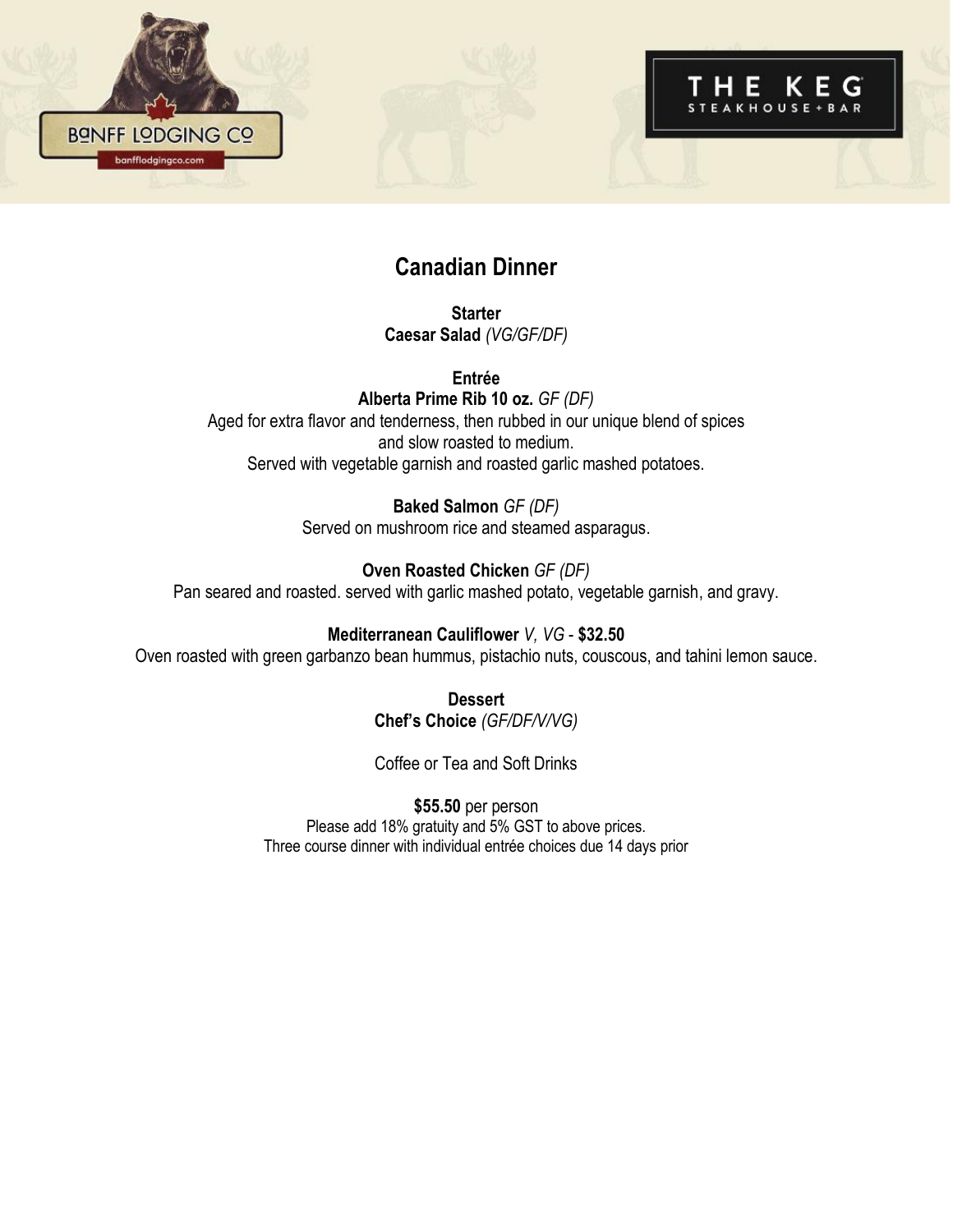

## **Executive Dinner**

**Starter** A group choice of: **House Salad** *(VG/GF/DF)* or **Caesar Salad** 

**Entrée**

**Lobster Tail & Sirloin** *GF (DF)* A steaming lobster tail and centre cut sirloin, grilled to medium Served with vegetable garnish and garlic mashed potatoes.

**Sirloin Oscar** *GF (DF)* Center cut sirloin, grilled to medium. Topped with shrimp, scallops, and asparagus tips in a béarnaise sauce. Served with garlic mashed potatoes.

#### **Chicken Oscar** *GF*

Boneless chicken breast served on garlic mashed potatoes and vegetable garnish. Finished with shrimp, scallops, and asparagus tips in a béarnaise sauce.

### **Mediterranean Cauliflower** *V, VG* - **\$32.50**

Oven roasted with green garbanzo bean hummus, couscous, and tahini lemon sauce.

**Dessert Chef's Choice** *(GF/DF/V/VG)* 

Coffee or Tea, and Soft Drinks

**\$75.00 per person**

Please add 18% gratuity and 5% GST to above prices. Three course dinner with individual entrée choices due 14 days prior